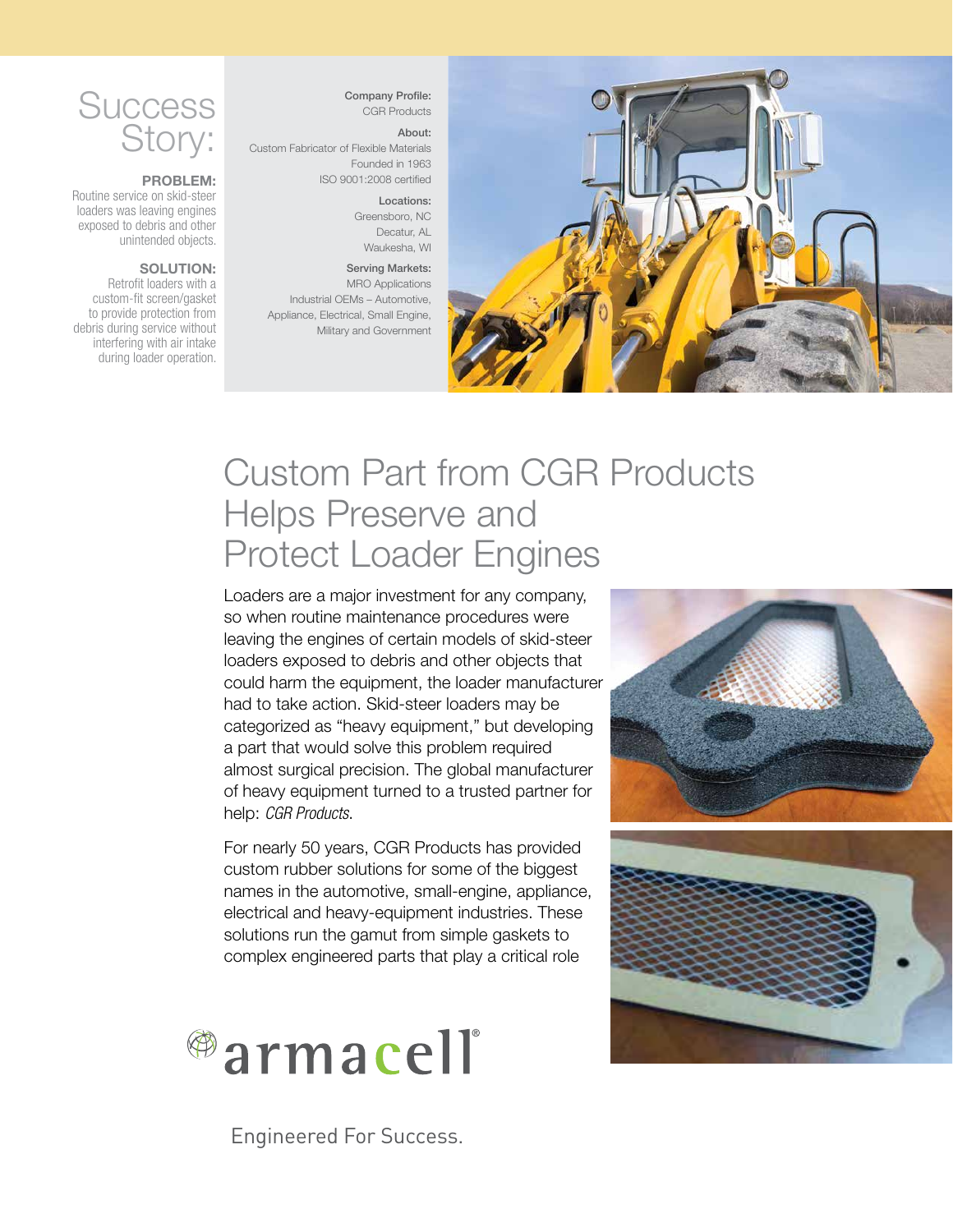

*Stanford University installation in progress*

in the functionality of equipment. As is often the case with CGR solutions, the part developed to solve the skid-steer loader problem looked simple, but embodied untold expertise in the design and fabrication of rubber and elastomeric components.

### The Nitty-GRITTY of the Problem

Like most loaders, the cab of this particular fourwheel vehicle had to be raised (much like the hood of a car) to allow service technicians to access the engine. Unfortunately, this left the engine area exposed to such debris as dirt, rocks, or even the mechanic's tools, any of which could inadvertently fall into the engine air intake area. To protect the area, a screen was needed to prevent the debris from falling into the engine.

Because this part would be an add-on feature to existing equipment, the fit and seal had to be designed to create a tight seal with the molded parts of the loader. This was a challenge because the mating areas between the cab and the loader were somewhat irregular. The rubber parts had to have just the right amount of compressibility to completely seal the area, yet still have sufficient structural strength.

#### CGR Products: Proud to Be 'Part' of Many Solutions

As a custom fabricator of flexible, non-metallic materials, CGR Products fills gaps – both literally and figuratively.

Since opening in 1963, CGR Products has artfully positioned itself between material suppliers (e.g. Armacell) and a multitude of manufacturers whose brands are known worldwide. The "parts" that CGR produces in its North Carolina, Alabama and Wisconsin manufacturing facilities improve the functionality of products used and made by the automotive, pharmaceutical, appliance and countless other industries. Without CGR solutions, many well-known brands would not exist as we know them today.

Based in North Carolina, CGR Products has manufacturing facilities in Greensboro, NC, Decatur, AL, and Waukesha, WI. Plant operators in each of these locations collectively use more than 100 pieces of quality equipment, including splitters, die cutters, laminators and more.

This extensive machining capability, coupled with more than a half-century of custom fabrication expertise, has made CGR a go-to source for long-term, high-volume product solutions.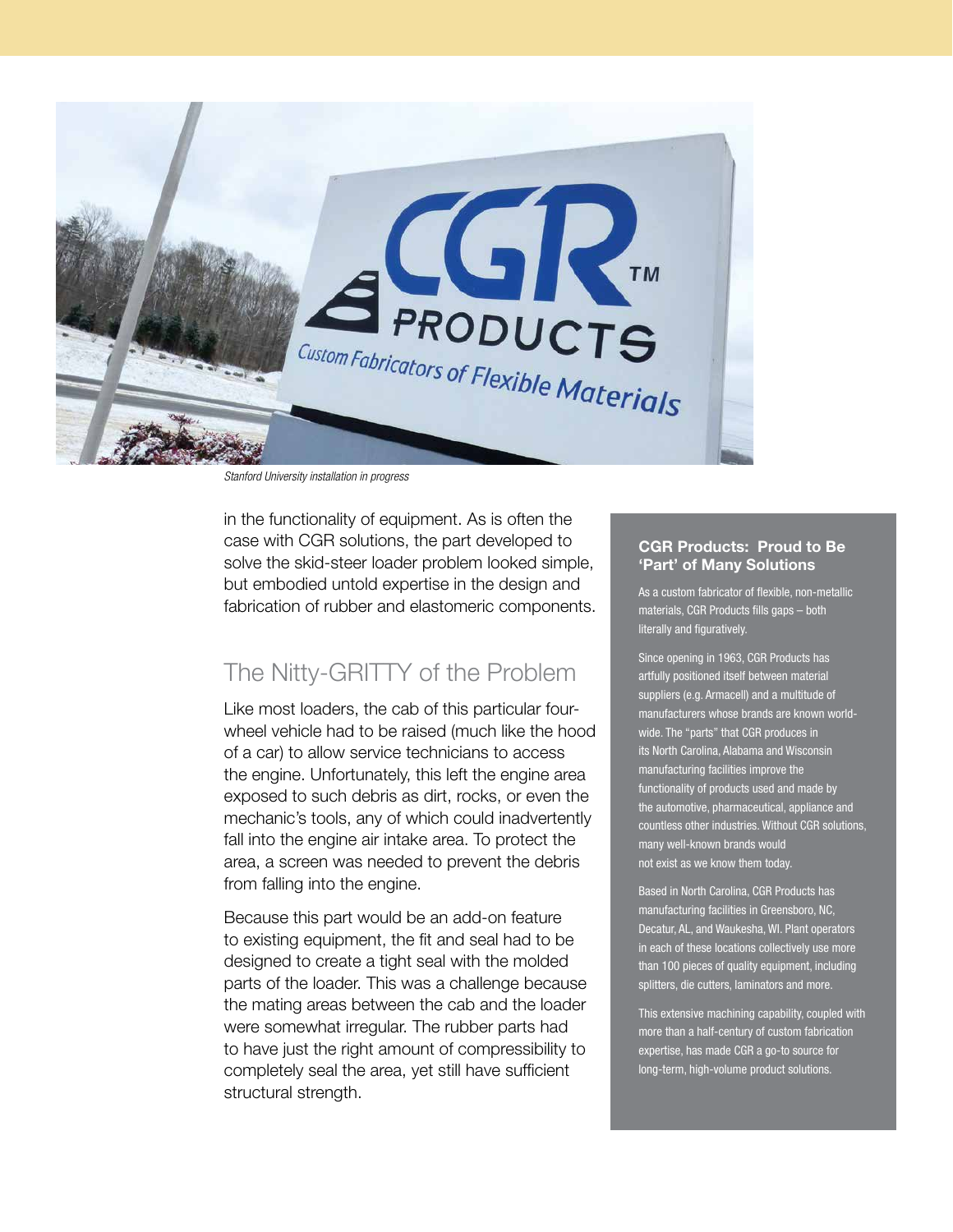



## Two Foams, One Solution

CGR and the manufacturer consulted with an Armacell Component Foams Technical Manager to procure just the right material. Together they decided it would be best to incorporate two different foam materials, Ensolite® IV1 and Ensolite® EF0, to meet the demands of the application.

"The IV1 is a more robust material that supports the integrity of the part. The EF0 layer is a much softer, spongier material that conforms to the peaks and valleys in the molded plastic where it is applied, therefore creating a better seal," explained Calvin Dean, Account Manager for CGR Products.

Ensolite IV1 has a higher compression deflection value of 4.0 psi @ 25% compression, giving the part an overall robust structure. It also is a blend of Nitrile/PVC/CR, which makes it resistant to oils and fuels. Ensolite EF0 has much lower compression values of 0.25 psi @ 25% compression, which allows it to conform more easily to the irregular surface of the loader. The two materials are bonded together with a 3M™ VHB™ adhesive that creates a permanent structural bond once it is cured. The bonded Ensolite foams are then attached to a 74-micron screen and a peel-and-stick adhesive backing is applied. All of the parts are cut and/or assembled at the CGR plant.

Delivery of the finished part involved just about every type of CGR machining and fabrication technology, which is extensive, and included:

- Sheet Splitter and Skiving machine to cut Ensolite foam to the proper thicknesses